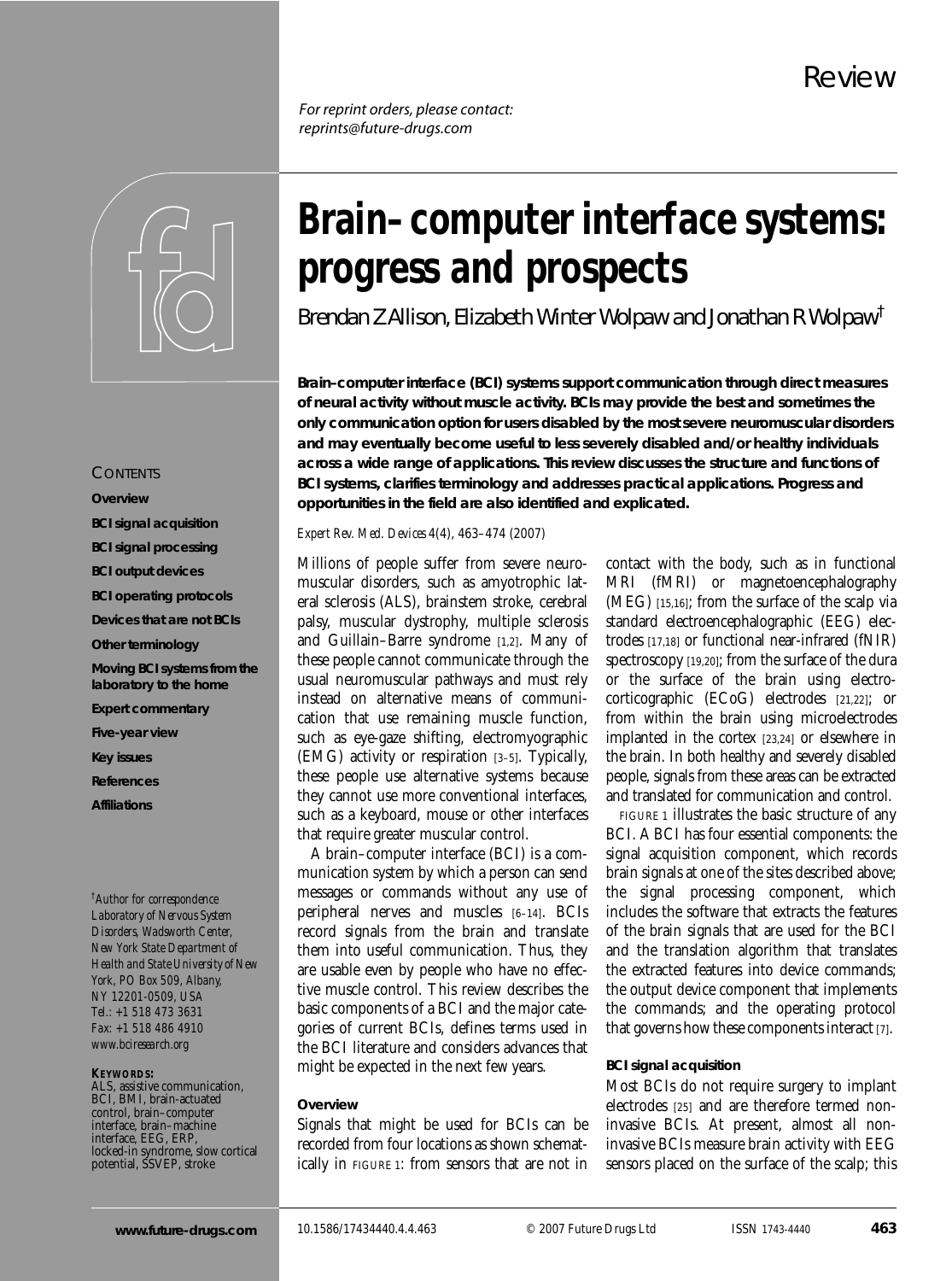review focuses mainly on such BCIs. BCIs that acquire signals from electrodes surgically implanted in or on the cortex or other brain areas are considered to be invasive. ECoG-based BCIs are invasive because they require surgery but are less invasive than intracortical BCIs since ECoG electrodes do not penetrate into the brain but, rather, lie on the brain's surface.

Invasive electrodes may give a more detailed view of brain activity than noninvasive systems. Since the scalp smears, dampens and filters the brain's electrical activity, invasive electrodes may allow better spatial resolution, stronger signals and a wider range of frequencies than electrodes placed on the scalp. For example, ECoG BCIs can detect movement-related activity in the 100–200-Hz range, well beyond the range of scalp electrodes [22]. Invasive BCIs can be available for use 24 h per day, require less preparation and clean-up time and are less susceptible to noise from muscle artifact and external noise [13,26-28]. However, invasive BCIs currently offer approximately the same performance as noninvasive systems [29]. Furthermore, they entail expensive surgery, scarring, risk of infection and regular medical check-ups, and their long-term stability remains unclear [8,9,30,31]. Hence, while invasive BCIs merit further study, most patients and researchers may, understandably, choose noninvasive approaches [29].

# *EEG-based BCIs*

The  $\mu$  (8-12 Hz) and β (12-30 Hz) EEG rhythms recorded over sensorimotor cortex attenuate during performed or imagined movement [32–34]. The decrease in this synchronized



**Figure 1. The basic design of any brain–computer interface (BCI) system.** Signals reflecting brain activity are acquired from sensors above the scalp, on the scalp, on the cortical surface or within the brain, and are analyzed to measure signal features (such as amplitudes of evoked potentials or electroencephalogram rhythms or firing rates of single neurons) that reflect the user's intent. These features are translated into messages or commands that operate a device, such as a word-processing program, a wheelchair or a neuroprosthesis. Modified from [7].

activity preceding movement is called event-related desynchronization (ERD) [35]. BCI systems based on imagined movement were introduced by Wolpaw and colleagues, who demonstrated that disabled and able-bodied people could learn to use the amplitudes of  $\mu$  or  $\beta$  rhythms to control a computer cursor in 1D [36]. Soon afterwards, Wolpaw and McFarland demonstrated that  $\mu$  and  $\beta$  rhythms could be used for 2D control [29,37]. Five to ten 24-min training sessions are required for most users to master the skill of using μ and/or β rhythm amplitude to control 1D of movement and for the system to be optimally adapted to the rhythms of that user. Typically, users first learn to control the vertical movement of the cursor as it moves from left to right at a constant rate [38–40]. With additional training, users can learn to use  $\mu$  or β rhythms over both hemispheres or at different frequencies to achieve two independent control channels and thereby obtain accurate 2D movement control [29,37,41]. A third channel might be used to make a selection in the manner of clicking on a mouse button [201]. Early in training, users typically use imagery to modulate  $\mu$  and  $\beta$  rhythms but as they become more skilled, the task becomes more automatic and imagery is often no longer needed. In these studies, able-bodied users and users with severe disabilities learned to control the  $\mu$  and  $\beta$  rhythms to move a computer cursor in 1D or 2D, to perform simple word-processing and to select items on a computer screen. Some subjects have achieved simple control with minimal training using  $\mu$  and  $\beta$  rhythms associated with imagery of specific movements [42,43]. µ BCI systems have also been used to control devices, such as an orthosis or neuroprosthesis [44–47].

> Birbaumer and colleagues developed a BCI system based on slow cortical potentials (SCPs) [12,48–52]. SCPs are relatively slow EEG voltage changes that can be induced by emotional or mental imagery [53]. A typical SCP BCI measures EEG activity during a 2-s resting phase and then during a 2-s active phase in which the user produces a positive or negative SCP. The SCP method requires 1–5 months of training. Able-bodied and disabled people, including people with advanced ALS, can use SCPs to perform word-processing and other tasks [48,49,52,54,55,202]. However, SCP-based communication is necessarily slow because detectable changes in SCPs take several seconds to develop [53].

> Although SCP and sensorimotor  $(\mu/\beta)$ BCIs normally require some user training, other BCIs do not rely on operant conditioning and can be used with minimal training. For example, the P300 component of the event-related potential (ERP), which is typically elicited when stimuli are perceived and discriminated [56], can be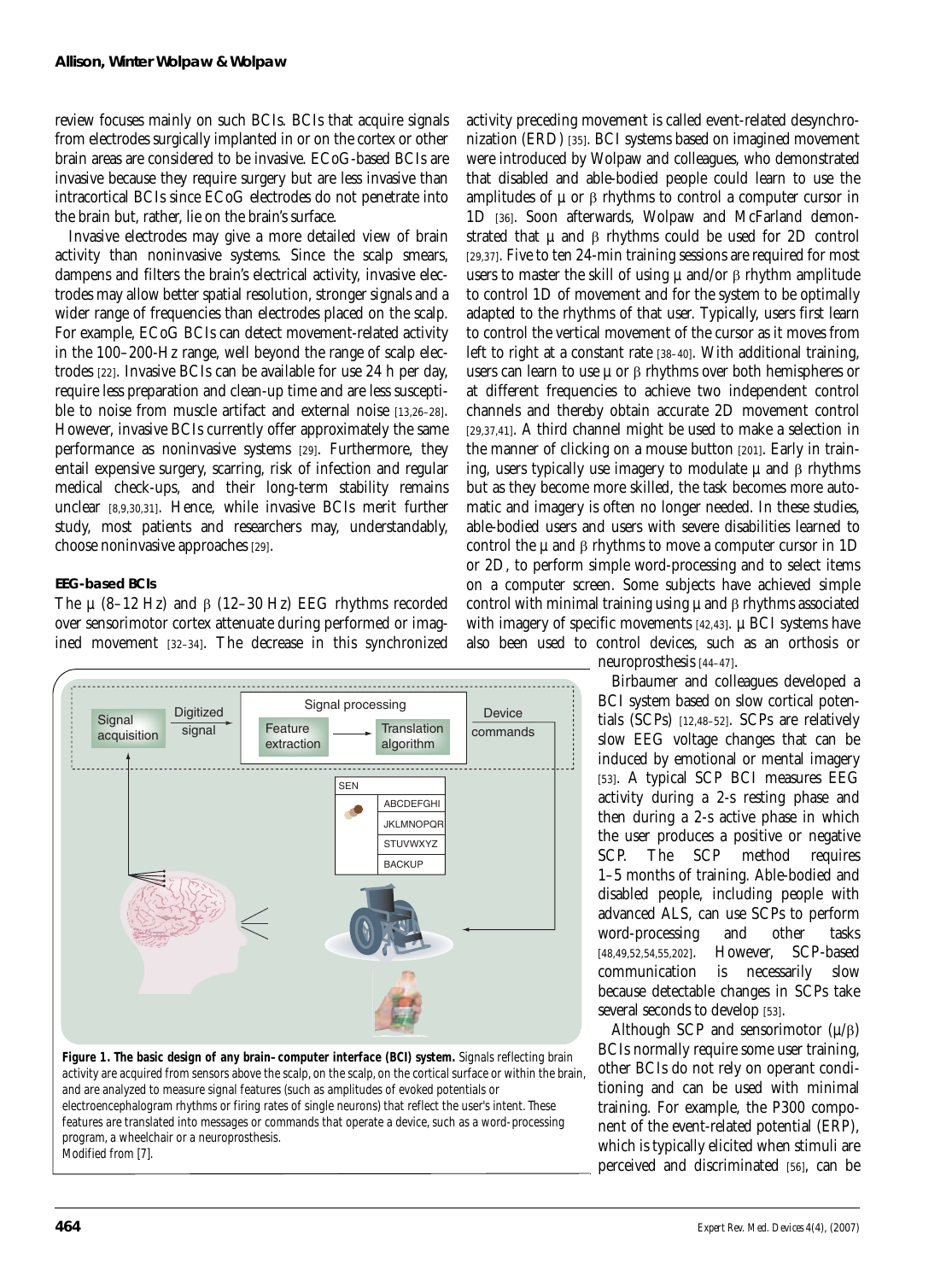used for a BCI. Farwell and Donchin developed a P300-based BCI, which presents the user with a matrix of letters or other elements on a computer screen [57]. The individual rows and columns of the matrix flash rapidly in a random sequence and the user is instructed to silently count flashes that include the letter or symbol that he/she wants to select, while ignoring other flashes. The row or column containing the desired target elicits a P300 response that in most people is adequate for BCI use [56,57]. Despite initial concerns that the P300 may be weaker in ALS patients [58,59] or after sustained use [6], initial data suggest that P300 BCIs are effective for ALS patients for hours of daily use over many months [SELLERS EW *ET AL*., UNPUBLISHED DATA]. P300 BCIs have also been developed with auditory stimuli for users with visual impairments [60,62]. Very recent work suggests that P300 BCIs may yield better performance than SCP or sensorimotor BCIs in many subjects [12,202]. Additional research comparing different BCI approaches across various subjects is needed.

Steady-state visual evoked potentials (SSVEPs) reflect attention to a rapidly oscillating stimulus [63,64]. If users direct attention to one such stimulus, activity over occipital areas at corresponding frequencies can be used to infer user intent [65–70]. BCIs might conceivably use other steady-state phenomena, such as steady-state somatosensory evoked potentials induced by variable frequency vibrators [71] or steady-state auditory evoked potentials [62,72]. Simultaneous attention to two or more target stimuli, such as two visual stimuli or stimuli in two different modalities, might improve information throughput [64,73].

EEG spectra may change as users perform common mental tasks, such as composing a statement, mental rotation or arithmetic [74]. Some BCIs allow communication by determining which mental tasks a user is performing [15,29,75-77]. This approach offers low information throughput relative to most other BCIs, primarily because the process of identifying mental tasks via EEG activity and of switching between tasks are both slow.

# *ECoG-based BCIs*

In humans, ECoG BCI studies have been limited to epilepsy patients who have ECoG electrode grids temporarily implanted (for up to several weeks) in preparation for epilepsy surgery [9,22,78,79]. ECoG grids are often placed over cortical areas involved in motor activity, and the BCI studies often involve imagined movements. A recent study suggests that people can learn to use the ECoG activity associated with imagery of specific movements to control cursor movement more quickly than they can learn to use EEG activity using similar movement imagery [22]. ECoG-based BCIs use methods comparable to those of EEG-based BCIs. At the same time, ECoG is substantially superior to EEG in signal strength, frequency range and topographic resolution, and is far less subject to artifacts, such as EMG activity. Furthermore, ECoG recording is less invasive and may exhibit better longterm stability than intracortical BCI recording methods. Thus, although not yet well developed, ECoG has great promise for the development of future BCI technology.

## *Intracortical BCIs*

The possibility that signals recorded within the cortex or in other brain areas might be used for BCIs has received substantial attention over the past decade [9,23,24,79–81]. A number of different multielectrode implants have been developed for recording action potentials (spikes) of multiple single neurons or local field potentials (LFPs), which are essentially micro-EEG activity. Since cortical implants require surgery, these BCI systems have been investigated mainly in rats and monkeys [80–84]. A few human studies have been conducted [13,23,24]. Similar to ECoG BCI studies, intracortical BCI studies have focused on translating imagined movements into movement commands, usually for cursor control. These studies have demonstrated movement control. At the same time, performance is highly variable both within and across subjects, and, at present, is not substantially greater than that achievable with an EEG-based BCI [29] (compare the noninvasive EEG-based BCI movement control [203] with the invasive intracortical BCI movement control [2041]. Extensive further animal and human studies are needed to try to achieve stable intracortical BCI control that is substantially better than that possible with less invasive BCI methods (e.g., through development of better algorithms and user training methods) and to develop and validate wholly implanted, safe and reliable intracortical BCI systems for long-term human use.

# *BCIs using nonelectrical signals*

The signals that have been discussed thus far are all electrical. Some investigators have explored the use of nonelectrical signals as a possible basis for a BCI. These methods include fMRI [15,52], fNIR spectroscopy [19,20] and MEG [16,21]. While these signals are appealing because, similar to EEG, they are noninvasive and involve little risk, they face substantial methodological and/or practical problems. fMRI and fNIR both rely on changes in the brain's blood flow, which develop more slowly than electrical activity. Moreover, fMRI and MEG are extremely expensive and technically demanding, and require highly controlled environments [31].

# **BCI signal processing**

Once signals are acquired by one of the methods described above, the second component of a BCI, the signal processing unit (FIGURE 1), extracts signal features and translates them into messages or commands. The signal processing unit first analyzes the raw signal and isolates those features to be used by the BCI. Feature extraction may use relatively simple approaches, such as autoregressive frequency analysis [29], or more complex techniques, such as independent component analysis (ICA) [59,85,86]. The translation algorithm then translates these extracted features into an output command. For a BCI to be a practical method for communication, the system must perform this and all other tasks rapidly and online. Translation algorithms vary widely in complexity, from linear methods, such as stepwise discriminant analysis or weighted frequency summation, to nonlinear neural and adaptive logic networks [18,41,57,60,83,87–90].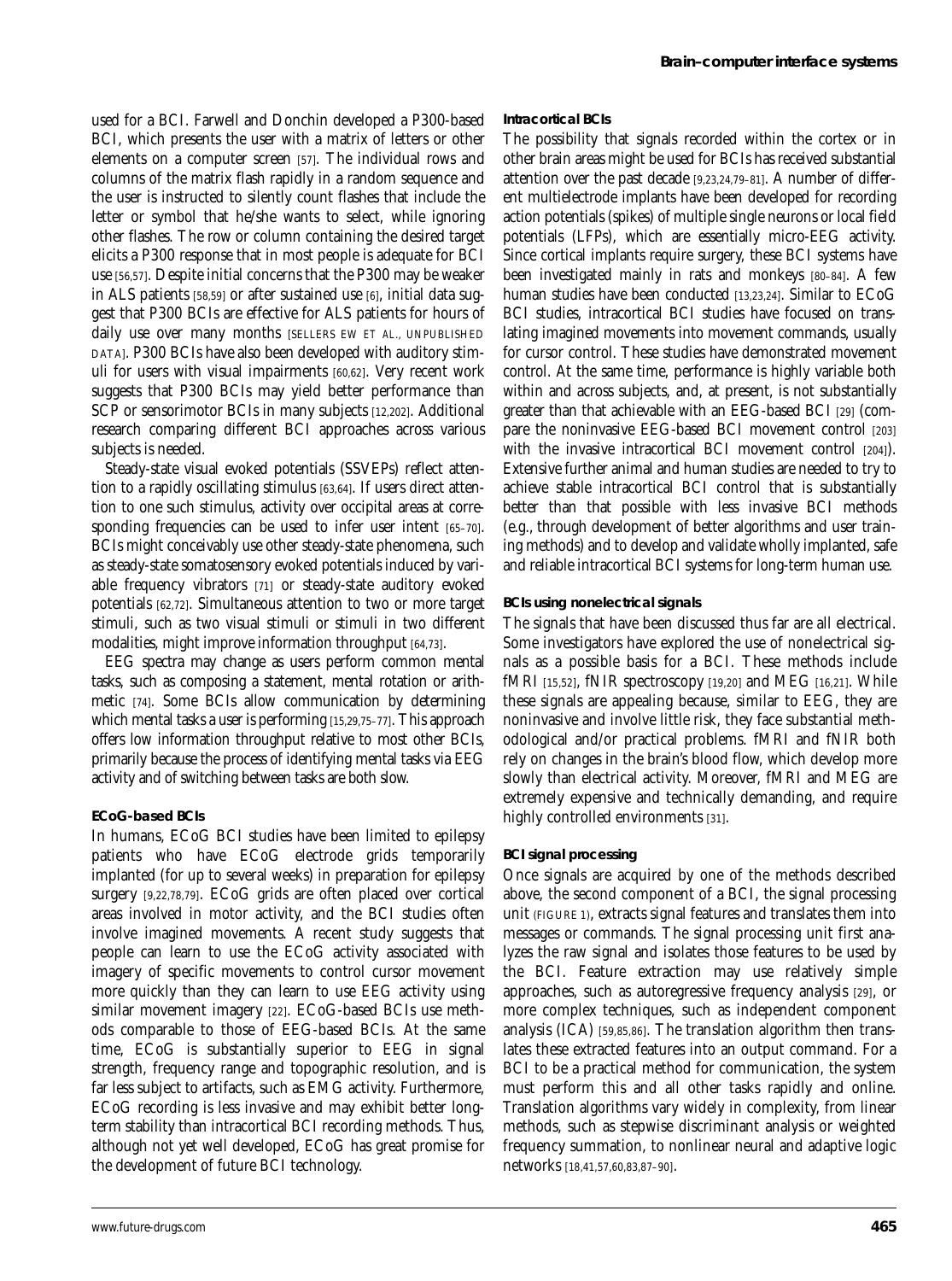Signal processing parameters need to adapt to each user. Ideally, a BCI first identifies the most appropriate signal features for each user and continues to adapt to changes in these features that occur spontaneously (e.g., due to time of day, fatigue, medication or hunger) or that occur as the user adapts to the BCI [7].

## **BCI output devices**

After the features of the brain signal are extracted and translated, the third component of the BCI, the output device, implements the messages or commands conveyed by the translation algorithm. To date, the most commonly used BCI output device is a computer monitor. Monitor-based BCIs have been developed in which users move a cursor to chosen targets in one [39,48] or more dimensions [15,29,59,81,91], select one item from two or more choices [60,68], select items from a scrolling [92] or iterative [66,93] menu, browse the internet [51,61,94,95,205] or navigate a virtual environment [85,96–98]. Some BCIs use speakers or headphones to provide auditory stimulation or feedback [50,60,62,99,100]. BCIs have also been used to control switches [101,102], common appliances, such as an air conditioner, television or music player [66,68,130], medical devices [6,61,66,68,93,103], robotic arms [80,81,84], mobile robots [77], functional electrical stimulators or orthoses [18,24,44,45,67,104] and a full-motion flight simulator [67].

## **BCI operating protocols**

The operating protocol defines the real-time interactions between the user's brain and the BCI system. It provides a front end for the user and operator, governs how the other three modules interact with each other and the operating system, and mediates details of user–system interaction, such as what selections are available to the user, when and how user activity may effect control, and the nature and timing of feedback [7,38,105].

Similar to other BCI components, operating protocols have advanced significantly in the last several years. Many papers have addressed timing, feedback and usability [18,38–40,46,106–110]. Error correction based on EEG activity, such as the error-related negativity, P300 or other measures, may improve performance in some users [111–114]. Some operating protocols allow a much larger vocabulary than most early BCIs, either by presenting many options [68,110,115] or by letting the user select from among different palettes of options, sometimes via a menu [51,66,93,116].

The most widely used BCI operating system is BCI2000 [117], which is currently being used by over 150 laboratories worldwide [SCHALK, PERS. COMM.]. BCI2000 has many features that make it appealing to researchers. It is highly flexible and interchangeable, and has been validated with a wide variety of signal acquisition, signal processing and output systems. It offers a variety of real-time and offline analyses and is available free of charge for research use [206].

# **Devices that are not BCIs**

Some devices record brain signals but are not BCIs. For example, devices that evaluate cognitive and neural activity associated with alertness or workload [ALLISON & POLICH UNPUBLISHED] DATA] [118,119], sleep stage [120], sleep apnea [121], depth of anesthesia [72,122,123], deception [124,125], error detection [111,113] or image recognition [126] may seem similar to BCIs but do not provide the user with real-time communication or control. Systems that send signals to the brain are not BCIs, though they might be called computer–brain interfaces (CBIs) [127-129]. Finally, it is essential to distinguish actual BCIs from systems that use non-CNS signals recorded from the head, such as EMG or electrooculographic activity.

## **Other terminology**

Readers of BCI literature frequently encounter a number of important terms and distinctions [25,130,131]. The most prominent ones are briefly defined here.

## *BCI versus BMI*

While the term BCI now predominates in both the scientific and popular literature, other terms are sometimes used to describe a BCI system. These include: brain–machine interface (BMI) [9,28], direct brain interface (DBI) [78], brain interface [25,131], cognitive neural prosthetic [8,79], neural interface system [13] and brain actuated control [77,132,133]. Although efforts are sometimes made to give these terms different meanings, they all mean essentially the same thing: a communication and control system that uses signals generated in the CNS and does not depend on peripheral nerves or muscles.

## *Dependent versus independent BCIs*

BCIs can be either dependent or independent. Dependent BCI systems require some muscle control to produce the neural activity used for communication or control. Independent or 'pure' BCIs do not require any muscle control. For example, some SSVEP BCIs are dependent on gaze control and, thus, on muscle activity [207]. By contrast, typical P300-based or sensorimotor rhythm-based BCIs appear to be independent of muscle activity [7,29,134]. While dependent BCIs may be of use for a variety of applications, they may not be considered pure BCIs since individuals without motor control may not be able to use them.

# *Synchronous versus asynchronous BCIs*

In synchronous BCI systems, the timing of operation is determined by the BCI, not by the user. For example, most P300 BCIs require the user to observe flashes that are presented at a fixed pace controlled by the system  $[57,59,60]$ . Most  $\mu$  and SCP BCIs require users to produce activity when so instructed by the BCI. By contrast, in asynchronous BCI systems, the user controls the timing of communication [71,131]. For example, some BCI systems allow users to voluntarily imagine or perform mental tasks or movements at their own pace [18,77,92,135]. Asynchronous BCIs may be more vulnerable to the phenomenon of unrelated activity being interpreted as a message or command [108]. This problem has fostered exploration of methods for turning a BCI on or off with brain activity [101,136].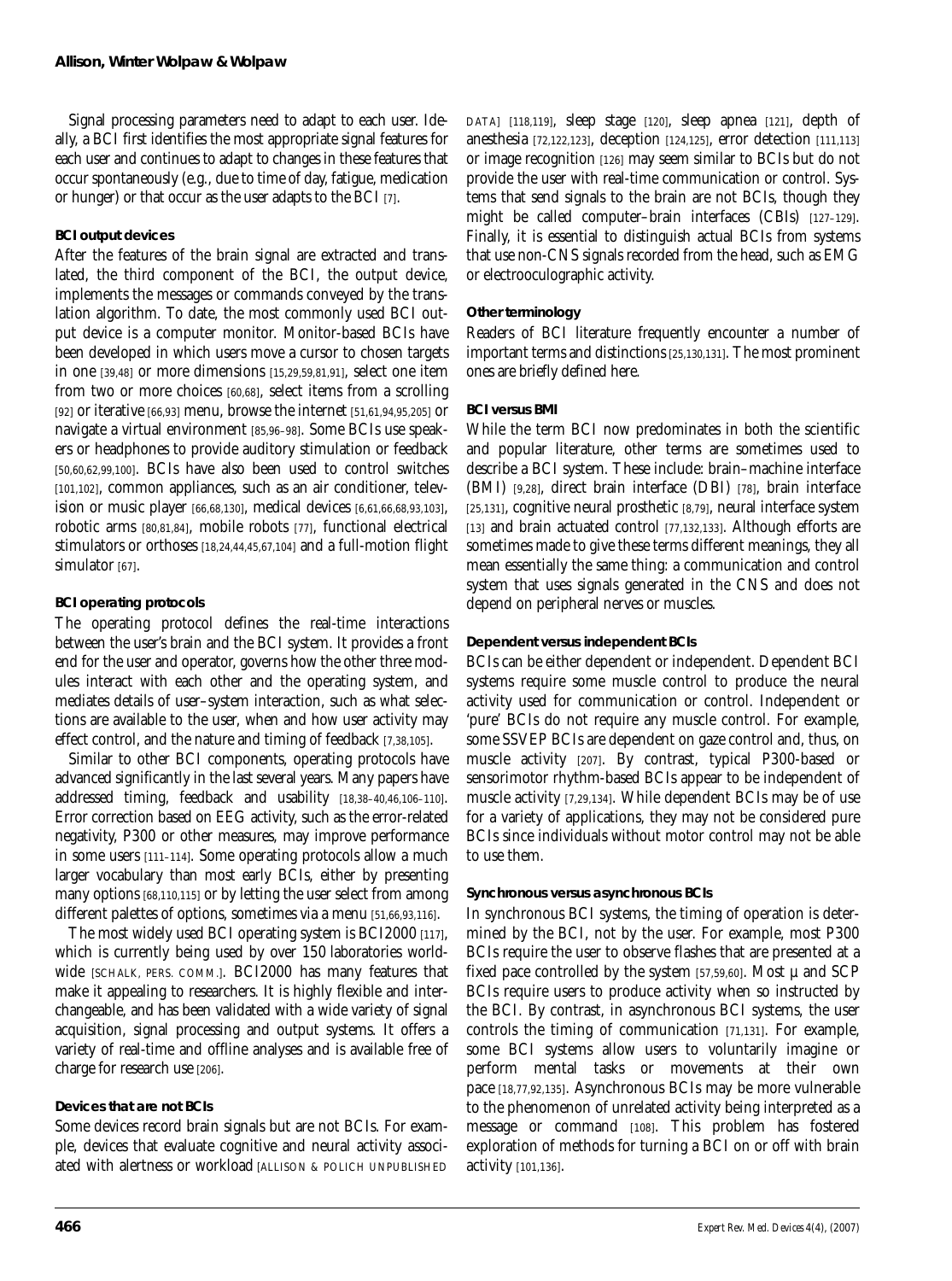#### *Automaticity*

In the context of BCI technology, the term automaticity refers to the degree to which a person can, with practice, learn to use a BCI without paying exclusive attention to doing so [137,138]. Learning to use some BCIs appears to be similar to learning to play the piano, to type, to drive or to perform another motor task [6,7,49,52,55]. Anecdotal experience with some sensorimotor rhythm- and SCP-based BCI methods suggests that novices devote their full attention to the mental imagery needed for BCI operation, whereas experienced users find BCI use much less demanding. They often dispense with motor imagery and are able to perform other tasks simultaneously [116]. As with many other skills, improvements in BCI performance tend to be most rapid early in skill acquisition [29,97].

Other BCI systems do not rely overtly on operant conditioning. While long-term use of P300, SSVEP, mental task and some sensorimotor-rhythm BCI approaches have not been extensively studied, learning to use these BCIs may be more like learning facts, events or other declarative memories [42,57,92,98]. Users typically perform effectively once given initial instructions and rarely develop new strategies or improve performance with practice [59,60,67,109,112].

#### *Terminology relating to the degree of a patient's disability*

Some patients described in the BCI literature as having 'lockedin syndrome' or having 'complete motor paralysis' do retain minimal motor function, such as limited eye-movement control, which may or may not be sufficient to provide a simple communication channel [54]. By contrast, people with complete locked-in syndrome retain absolutely no useful motor control and, thus, cannot operate any conventional assistive communication device. For these individuals, only a BCI or perhaps a system that uses autonomic function, might provide a means of communication [139].

#### **Moving BCI systems from the laboratory to the home**

The central goal of BCI research is to develop BCIs that provide disabled people with communication and control in their homes on a daily basis to improve their quality of life. Although many groups have reported successful BCI use with severely disabled people, including some in their home environments [24,59–61,140,141], BCIs have not yet been available for use by substantial numbers of disabled users in their homes for important purposes every day. Such deployment is just beginning [61,208].

Several significant obstacles currently impede the widespread adoption of BCIs. Few healthcare providers and rehabilitation experts are familiar with the capabilities that BCIs can offer their patients. Although healthcare providers and family members often assume that people with chronic and severe motor impairment are depressed and do not want to go on living, studies have shown that these individuals are little more likely to be depressed than healthy individuals and that, given a good support system and a means to communicate, they can lead lives that they consider to be enjoyable and productive [12,49,142,143].

Long-term use of a BCI in a patient's home requires ongoing support by the user's family and caretakers, as well as some basic degree of technical support. One of the greatest challenges in BCI research and development is to make the systems sufficiently userfriendly and robust so that caretakers and patient users can operate them on a daily basis with minimal technical support [135,144,145].

Reimbursement by insurers is another important issue. Currently, Medicare guidelines allow reimbursement for communication devices only if they provide speech. Thus, under current guidelines, BCIs that only allow word-processing, internet browsing, device control and environmental control are not covered. However, auditory output, including speech, could be added to most systems with little difficulty. Many patients may have no access to reimbursement. Moreover, since ongoing technical support of a BCI may be more expensive than the purchase of the BCI system itself, it is essential to develop BCIs that are easy to use, reliable and adaptive to the needs of the user and caregiver.

The preferences of people with severe disabilities may sometimes be difficult to anticipate. For example, Kübler and colleagues describe a patient who had been unable to communicate for months, whose first requests via her BCI pertained to her clothing and her desire for a manicure [6]. This may seem surprising to able-bodied people trying to imagine life unable to move or communicate and underscores the need for further research and continuing efforts to customize BCIs to patients' abilities, needs and desires.

At the present time, no commercial entities supply clinically practical BCIs for the general patient population. Thus, current BCI users typically work with the BCI system and protocol of a particular BCI research group rather than a system best suited to their needs, desires and abilities. Since some people exhibit much better performance with certain BCI approaches than others [12,202] and often have different preferences and goals [6,108,145], it will be important to ensure that each potential user has access to a range of BCI options.

Although BCI systems are sometimes evaluated and compared based on their information throughput or information transfer rate (ITR), it is important to note that factors other than speed and accuracy may be important. For example, some users prefer interfaces with a slower ITR because they are easier to use, less fatiguing, easier to customize, more reliable or otherwise more suitable. A BCI that allows rapid spelling may be less desirable than a much slower BCI that instead allows control of a thermostat, television, wheelchair, prosthesis or other personal medical device. Availability, invasiveness, cost, portability, training time, online and personal support, cosmesis, and the time and skill needed to prepare for BCI usage are also important considerations.

#### **Expert commentary**

People with severe motor disabilities need BCIs more than any other group. Systems must be reliable, easy to use, widely available at a reasonable cost and operable by disabled people in their homes without the need for extensive ongoing technical support. They should entail little or no additional health risk to people who are already heavily burdened with health concerns. Users,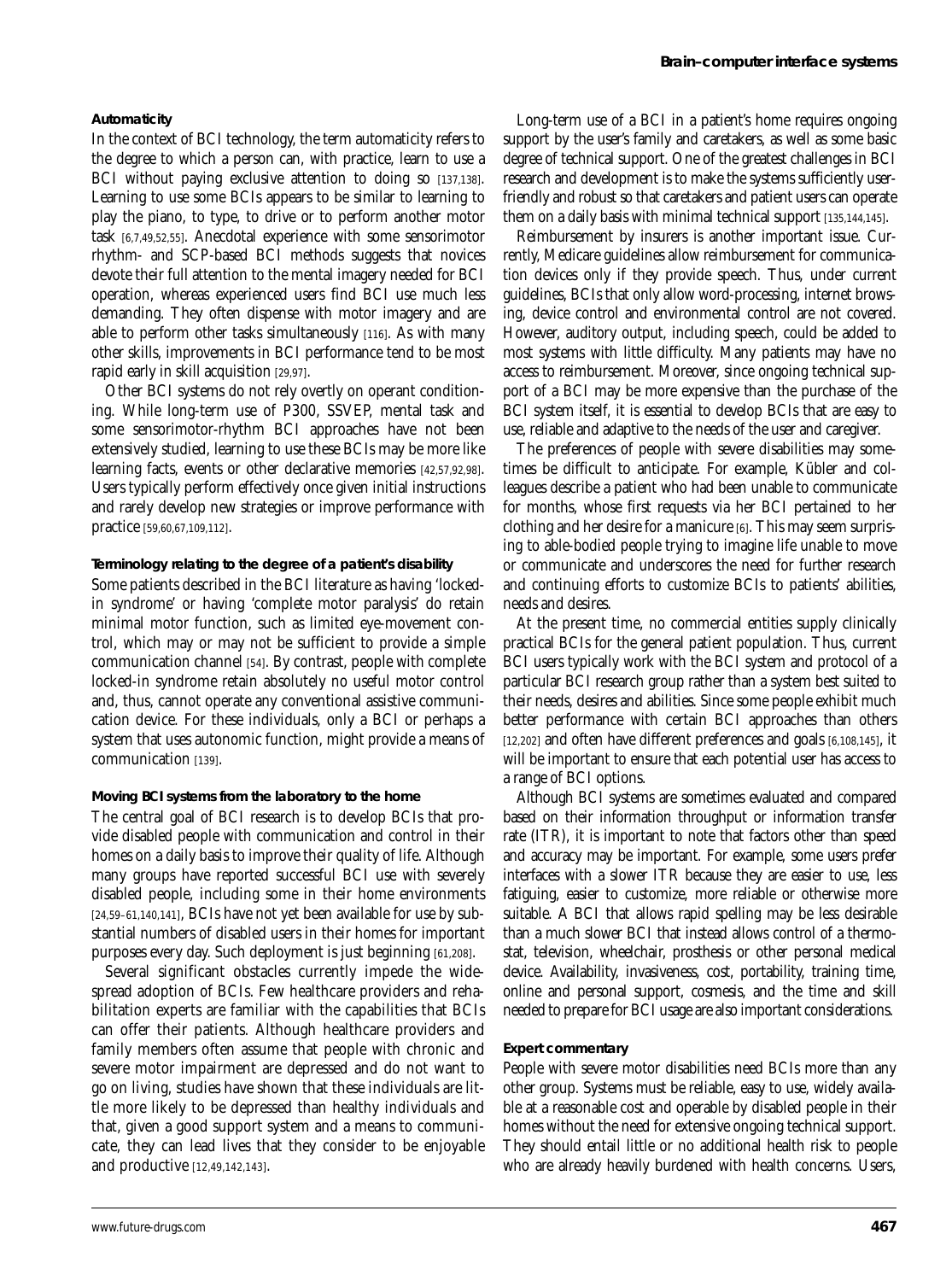healthcare and rehabilitation professionals, families and caretakers must be educated about the opportunities and limitations offered by the various BCI alternatives.

BCIs are becoming useful to a wider audience. As BCIs become more powerful and better integrated with existing hardware and software, BCIs may out-perform or complement other assistive communication systems. For example, the patient described in [61,208] has an eye-tracking system that he could use but instead chooses to communicate via a BCI because he considers it easier to use. BCI systems have been used in combination with other assistive interfaces, such as a switch controlled by mouth or foot movement [101,103], and might even be used in combination with a conventional interface, such as a keyboard or mouse. People without severe disabilities, including healthy users, might use a BCI despite the availability of faster interfaces for many reasons, such as novelty, confidentiality, access to otherwise unavailable information or because the user's hands are busy with other tasks [130,209]. BCI research might also inspire systems to treat disorders that do not directly impair communication, such as epilepsy, anxiety, attentional disorders, psychopathy and stroke [12,53,145,163–166,210].

BCI research can capitalize on advances in basic science and technology. Cognitive neuroscience can inform and inspire research concerning training, feedback, display parameters, control strategies, usability, distraction, fatigue, motivation and discomfort [6,39,40,46,49,102,109,115,146]. Questionnaires, interviews, performance and neuroimaging data can assess subjective and objective factors across subjects with different backgrounds, pathologies, needs, abilities and interests.

Conversely, BCI progress has created opportunity for basic science research. Implanted BCI research has elucidated the firing patterns of individual and small groups of neurons [9,22,147]. Studies using  $\mu$  and SCP BCI systems have clarified mechanisms underlying the generation and regulation of these signals [32,35,49,146,148,149]. BCI studies have improved understanding of disease pathology and patient psychology [6,12,59,60,143,149–151] and addressed EMG and EEG interactions [134,152].

# **Five-year view**

Signal acquisition methods for invasive and noninvasive BCIs are likely to advance in different ways. Invasive electrodes may soon exhibit better signal quality and long-term reliability with less tissue damage [26,147]. Scalp electrodes will become easier to apply, use and integrate with existing headgear. Newer electrodes have been described that require little or no gel and/or do not require contact with the scalp [153,154]. While EEG-based BCIs are likely to remain most widely used over the next several years owing to their ease of use and success to date, some other methods (e.g., ECoG, fNIR) hold considerable promise for the future [20,22,31]. fMRI and MEG-based methods are likely to remain too expensive and cumbersome for long-term practical patient use within the next 5 years. As noted above, the future use of intracortical BCI methods depends on demonstrating that they can provide better control than less invasive methods and are safe and practical for long-term use.

Signal processing will continue to be a very active area in BCI research and development. Data analysis competitions have already provided an international venue for comparing signal processing methods and will probably continue to do so [155,156]. Pattern recognition is a very active area of research for other purposes and, thus, many researchers have the experience and tools necessary to contribute to this aspect of BCI research. Improved approaches to pattern recognition may identify additional useful components of existing signals. For example, spectral activity might change reliably with selective attention and, thus, might be used to improve classification in a P300 or SSVEP BCI [17,69,89,157,158].

The next 5 years will also probably see several new output devices for BCIs. Current versions of mobile robots are not yet useful to the BCI user population but may be stepping stones to more practical output devices, such as BCI-controlled wheelchairs [77,159]. Highly immersive virtual environments, which often require a head-mounted display or several large displays, may produce a more absorbing experience for BCI users and accelerate learning [46,85,97,112,132,210]. BCI systems may also be adapted to work with headgear, clothing or alternative displays [106,160].

Operating protocols are likely to develop in many different ways. Improved feedback approaches, perhaps including new modalities, such as auditory or somatosensory feedback, may facilitate training and usability [26,90]. Error correction, response verification, improved letter selection and word completion algorithms are likely to improve performance and reduce frustration [116,161]. Goal-oriented operating protocols, which do not burden the subject with unnecessary details of the process that must be followed to attain a goal, could also substantially improve usability and effective information throughput [14]. Efforts to integrate BCIs with other output devices, as well as other interfaces, such as eye-trackers, EMG detectors and even keyboards and mice, will also require new operating protocols [5,106,130,160,162]. Hybrid BCI systems may allow a user to combine different BCI approaches, such as different signal features, imaging approaches or mental activities, to improve information throughput, reliability and ease of use [7,85,130,154].

BCI systems have just begun to provide significant assistive communication technology to people without other effective means of communication in their home environments. As BCI research and development advances, and more people become aware of available options, BCIs may soon provide more customized assistance to a larger and more eclectic group of users. Given the pace of BCI development and the progress it has spurred in related disciplines, the next few years should see the deployment and adoption of a variety of such devices and their ongoing development to help improve the lives of many different people.

# **Acknowledgements**

The authors' BCI research has been supported by NIH grants HD30146 (NCMRR/NICHD) and EB00856 (NIBIB & NINDS), The James S McDonnell Foundation, The Altran Foundation and The ALS Hope Foundation.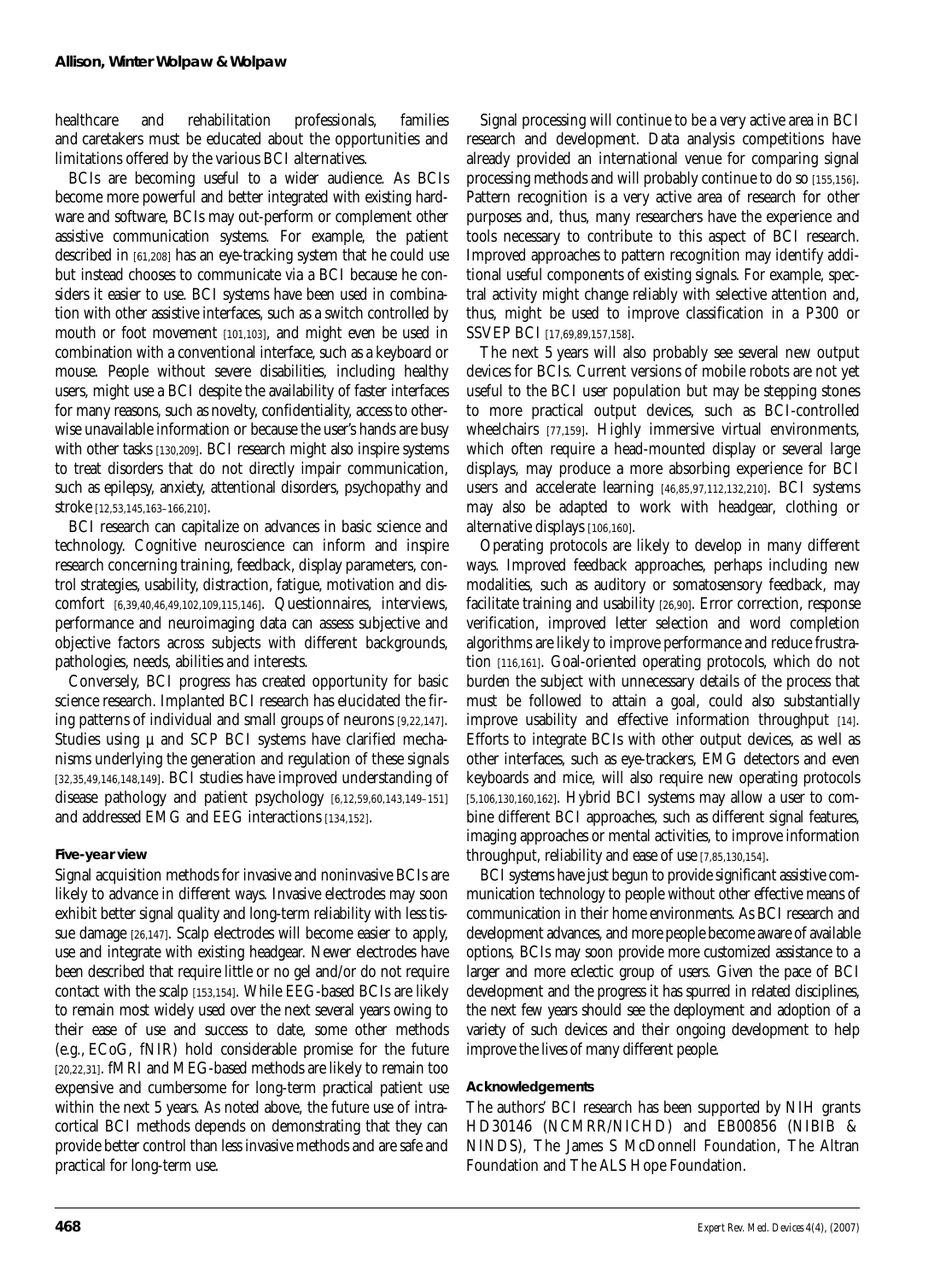# **Key issues**

- Brain–computer interfaces (BCIs) are provided for people with severe disabilities to use in their homes.
- Effective information throughput is being improved by developing or improving sensor and hardware technology; signal processing and translation approaches; error correction and response verification; word and/or sentence selection and/or completion algorithms; additional signals, including hybrid BCIs; sequential menus; and goal-oriented protocols.
- The right BCI for a given user can be found by considering factors including performance, fatigue, training time, invasiveness, reliability, cost, flexibility, environment, cosmesis, comfort, ease of set-up and use, the user's needs, desires, motivation and abilities, and access to assistance with preparing, using, repairing, cleaning or updating the BCI.
- BCIs can be integrated with conventional computers, medical equipment, headwear, software, accessories and interfaces, allowing more flexible, usable mainstream BCIs.
- BCI-related clinical and research infrastructure should continue to be improved to provide information to and among researchers, medical personnel, patients and other users, support staff, students, potential and actual funding sources, the media and the public.

#### **References**

- Papers of special note have been highlighted as:
- of interest
- •• of considerable interest
- 1 Kennedy PR, Adams KD. A decision tree for brain–computer interface devices. *IEEE Trans. Neural Syst. Rehabil. Eng.* 11, 148–150 (2003).
- 2 Dobkin BH, Havton LA. Basic advances and new avenues in therapy of spinal cord injury. *Ann. Rev. Med.* 55, 255–282  $(2004)$ .
- 3 Tecce JJ, Gips J, Olivieri CP, Pok LJ, Consiglio MR. Eye movement control of computer functions. *Int. J. Psychophysiol.* 29, 319–325 (1998).
- 4 Cook A, Hussey S. *Assistive Technologies: Principles and Practice (2nd Edition)*. Elsevier, NY, USA (2002).
- 5 Ward DJ, MacKay DJC. Fast hands-free writing by gaze direction. *Nature* 418, 838 (2002).
- 6 Kübler A, Kotchoubey B, Kaiser J, Wolpaw JR, Birbaumer N. Brain–computer communication: unlocking the locked in. *Psychol. Bull.* 127, 358–375 (2001).
- **•• Important early review that highlights issues in psychological principles crucial for effective brain–computer interface (BCI) use.**
- 7 Wolpaw JR, Birbaumer N, McFarland DJ, Pfurtscheller G, Vaughan TM. Brain–computer interfaces for communication and control. *Clin. Neurophysiol.* 113, 767–791 (2002).
- **•• The most heavily cited BCI review, which presents BCI components, categories, evaluation criteria and future challenges.**
- 8 Andersen RA, Burdick JW, Musallam S, Pesaran B, Cham JG. Cognitive neural prosthetics. *Trends Cog. Scis* 8, 486–493 (2004).
- 9 Friehs G, Penn RD, Park MC *et al.* Initial surgical experience with an intracortical microelectrode array for brain–computer interface applications. *Neurosurgery* 59, 481 (2006).
- 10 Santana D, Ramirez M, Ostrosky-Solis F. Recent advances in rehabilitation technology, a review of the brain–computer interface. *Rev. Neurol.* 39, 447–450 (2004).
- 11 Yang BH, Yan GZ, Yan RG. A review of brain–computer interfaces (BCIs). *Zhongguo Yi Liao Qi Xie Za Zhi* 29, 353–357 (2005).
- 12 Birbaumer N, Cohen, LG. Brain–computer interfaces: communication and restoration of movement in paralysis. *J. Physiol.* 579(Pt 3), 621–636 (2007).
- **Includes an overview of BCIs for communication and other medical applications, including implications for non-BCI systems.**
- 13 Donoghue JP, Nurmikko A, Black M, Hochberg LR. Assistive technology and robotic control using motor cortex ensemble-based neural interface systems in humans with tetraplegia. *J. Physiol.* 579, 603–611 (2007).
- 14 Wolpaw JR. Brain–computer interface systems as new output pathways. *J. Physiol.* 579(Pt 3), 613–619 (2007).
- 15 Yoo SS, Fairneny T, Chen NK *et al.* Brain–computer interface using fMRI: spatial navigation by thoughts. *Neuroreport* 15, 1591–1595 (2004).
- 16 Kauhanen L, Nykopp T, Lehtonen J *et al.* EEG and MEG brain–computer interface for tetraplegic patients. *IEEE Trans. Neural Syst. Rehabil. Eng.* 14, 190–193 (2006).
- 17 Donchin E, Spencer KM, Wijesinghe R. The mental prosthesis: assessing the speed of a P300-based brain–computer interface. *IEEE Trans. Rehabil. Eng.* 8, 174–179 (2000).
- 18 Pfurtscheller G, Leeb R, Keinrath C *et al.* Walking from thought. *Brain Res.* 1071, 145–152 (2006).
- 19 Coyle S, Ward T, Markham C, McDarby G. On the suitability of nearinfrared (NIR) systems for next-generation brain–computer interfaces. *Physiol. Meas.* 25, 815–822 (2004).
- 20 Sitaram R, Zhang HH, Guan CT *et al.* Temporal classification of multichannel nearinfrared spectroscopy signals of motor imagery for developing a brain–computer interface. *Neuroimage* 34, 1416–1427 (2007).
- 21 Hill NJ, Lal TN, Schroder M *et al.* Classifying EEG and ECoG signals without subject training for fast BCI implementation, comparison of nonparalyzed and completely paralyzed subjects. *IEEE Trans. Neural Syst. Rehabil. Eng.* 14, 183–186 (2006).
- Leuthardt EC, Miller KJ, Schalk G, Rao RPN, Ojemann JG. Electrocorticography-based brain computer interface – the Seattle experience. *IEEE Trans. Neural Syst. Rehabil. Eng.* 14, 194–198 (2006).
- 23 Kennedy PR, Bakay RA, Moore MM, Adams K, Goldwaithe J. Direct control of a computer from the human central nervous system. *IEEE Trans. Rehabil. Eng.* 8, 198–202 (2000).
- 24 Hochberg LR, Serruya MD, Friehs GM *et al.* Neuronal ensemble control of prosthetic devices by a human with tetraplegia. *Nature* 442, 164–171 (2006).
- 25 Mason SG, Bashashati A, Fatourechi M, Navarro KF, Birch GE. A comprehensive survey of brain interface technology designs. *Ann. Biomed. Eng.* 35, 137–169 (2007).
- 26 Schwartz AB, Cui XT, Weber DJ, Moran DW. Brain-controlled interfaces: movement restoration with neural prosthetics. *Neuron* 52, 205–220 (2006).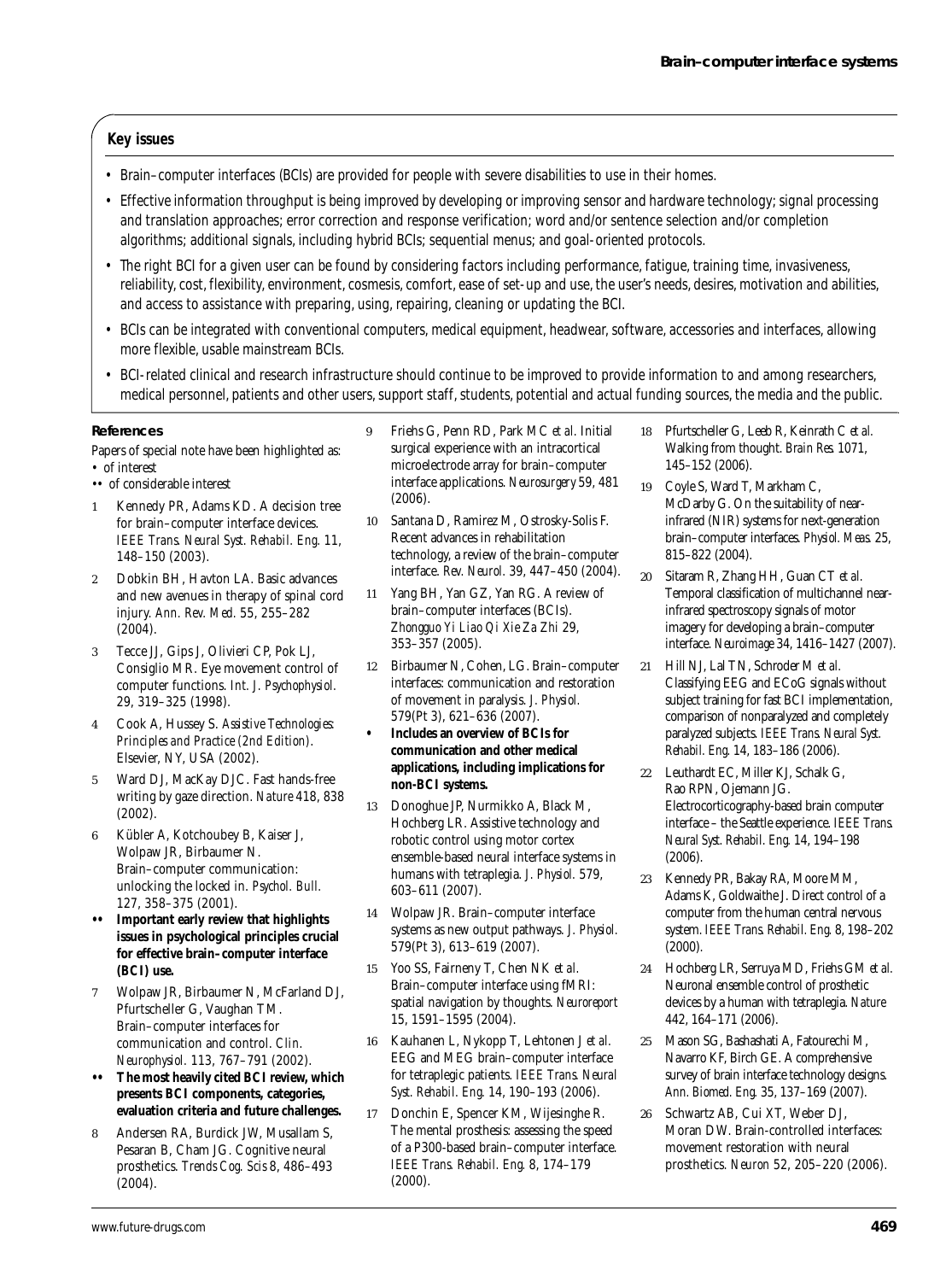- **•• Excellent up-to-date BCI review with in-depth coverage of some important technical issues.**
- 27 Kennedy PR, Bakay RA. Restoration of neural output from a paralyzed patient by a direct brain connection. *Neuroreport* 9, 1707–1711 (1998).
- 28 Musallam S, Corneil BD, Greger B, Scherberger H, Andersen RA. Cognitive control signals for neural prosthetics. *Science* 305, 258–262 (2005).
- 29 Wolpaw JR, McFarland DJ. Control of a two-dimensional movement signal by a noninvasive brain–computer interface in humans. *Proc. Natl Acad. Sci. USA* 101, 17849–17854 (2004).
- **•• Presents substantial improvements to 2D µ BCI systems and dispels the previously widespread assumption that noninvasive systems cannot attain performance comparable to invasive systems.**
- 30 Shain W, Spataro L, Dilgen J *et al.* Controlling cellular reactive responses around neural prosthetic devices using peripheral and local intervention strategies. *IEEE Trans. Neural Syst. Rehabil. Eng.* 11, 186–188 (2003).
- 31 Wolpaw JR, Loeb GE, Allison BZ *et al.* BCI Meeting 2005 – workshop on signals and recording methods. *IEEE Trans. Neural Syst. Rehabil. Eng.* 14, 138–141 (2006).
- 32 McFarland DJ, Miner LA, Vaughan TM, Wolpaw JR. µ and β rhythm topographies during motor imagery and actual movements. *Brain Topogr.* 12, 177–186 (2000).
- 33 Pineda JA, Allison BZ, Vankov A. The effects of self-movement, observation, and imagination on  $\mu$  rhythms and readiness potentials (RPs): toward a brain–computer interface (BCI). *IEEE Trans. Rehabil. Eng.* 8, 219–222 (2000).
- 34 Pineda JA. The functional significance of  $\mu$ rhythms: translating "seeing" and "hearing" into "doing". *Brain Res. Rev.* 50, 57–68 (2005).
- 35 Neuper C, Pfurtscheller G. ERD/ERS basic principles: evidence for resonance-like frequencies in sensorimotor areas. *Int. J. Psychophysiol.* 45, 23–24 (2002).
- 36 Wolpaw JR, McFarland DJ, Neat GW, Forneris CA. An EEG-based brain–computer interface for cursor control. *Electroencephalogr. Clin. Neurophysiol.* 78, 252–259 (1991).
- 37 Wolpaw JR, McFarland DJ. Multichannel EEG-based brain–computer communication. *Electroencephalogr. Clin. Neurophysiol.* 90, 444–449 (1994).
- 38 McFarland DJ, McCane, LM, Wolpaw JR. EEG-based communication and control: short-term role of feedback. *IEEE Trans. Rehabil. Eng.* 6(1), 7–11 (1998).
- 39 McFarland DJ, Sarnacki WA, Wolpaw JR. Brain–computer interface (BCI) operation: optimizing information transfer rates. *Biol. Psychol.* 63, 237–251 (2003).
- 40 McFarland DJ, Wolpaw JR. EEG-based communication and control: speed–accuracy relationships. *Appl. Psychophysiol. Biofeedback* 28, 217–231 (2003).
- 41 Kostov A, Polak M. Parallel man–machine training in development of EEG-based cursor control. *IEEE Trans. Rehabil. Eng.* 8, 203–205 (2000).
- 42 Guger C, Edlinger G, Harkam W, Niedermayer I, Pfurtscheller G. How many people are able to operate an EEG-based brain–computer interface (BCI)? *IEEE Trans. Neural Syst. Rehabil. Eng.* 11, 145–147 (2003).
- **Evaluates BCI utility across a very large number of subjects who were not prescreened or trained; should be replicated with other BCI approaches.**
- 43 Blankertz B, Dornhege G, Krauledat M *et al.* The Berlin brain–computer interface: EEG-based communication without subject training. *IEEE Trans. Neural Syst. Rehabil. Eng.* 14, 147–152 (2006).
- 44 Pfurtscheller G, Müller G, Korisek G. Mental activity hand orthosis control using the EEG: a case study. *Rehabil. (Stuttg.)* 41, 48–52 (2002).
- 45 Pfurtscheller G, Müller GR, Pfurtscheller J, Gerner HJ, Rupp R. 'Thought' – control of functional electrical stimulation to restore hand grasp in a patient with tetraplegia. *Neurosci. Lett.* 351, 33–36 (2003).
- 46 Pfurtscheller G, Müller-Putz GR, Schlogl A *et al.* 15 years of BCI research at Graz University of Technology: current projects. *IEEE Trans. Neural Syst. Rehabil. Eng.* 14, 205–210 (2006).
- **Good overview of the many BCI projects from the Graz research team.**
- 47 Müller-Putz GR, Scherer R, Neuper C, Pfurtscheller G. Steady-state somatosensory evoked potentials: suitable brain signals for brain–computer interfaces? *IEEE Trans. Neural Syst. Rehabil. Eng.* 14, 30–37 (2006).
- 48 Birbaumer N, Ghanayim N, Hinterberger T *et al.* A spelling device for the paralysed. *Nature* 398, 297–298 (1999).
- 49 Birbaumer N, Hinterberger T, Kübler A, Neumann N. The thought–translation device (TTD): neurobehavioral mechanisms and clinical outcome. *IEEE Trans. Neural Syst. Rehabil. Eng.* 11, 120–123 (2003).
- 50 Hinterberger T, Schmidt S, Neumann N *et al.* Brain–computer communication and slow cortical potentials. *IEEE Trans. Biomed. Eng.* 51, 1011–1018 (2004).
- 51 Hinterberger T, Neumann N, Pham M *et al.* A multimodal brain-based feedback and communication system. *Exp. Brain Res.* 154, 521–526 (2004).
- 52 Hinterberger T, Weiskopf N, Veit R, Wilhelm B, Betta E, Birbaumer N. An EEG-driven brain–computer interface combined with functional magnetic resonance imaging (fMRI). *IEEE Trans. Biomed. Eng.* 51, 971–974 (2004).
- 53 Rockstroh B, Elbert T, Birbaumer N, Lutzenberger W. *Slow Brain Potentials and Behavior*. Urban and Schwarzenberg, MD, USA (1989).
- 54 Neumann N, Kübler A. Training lockedin patients: a challenge for the use of brain–computer interfaces. *IEEE Trans. Neural Syst. Rehabil. Eng.* 11, 169–172 (2003).
- 55 Neumann N, Hinterberger T, Kaiser J, Leins U, Birbaumer N, Kübler A. Automatic processing of self-regulation of slow cortical potentials: evidence from brain–computer communication in paralysed patients. *Clin. Neurophysiol.* 115, 628–635 (2004).
- 56 Polich J. P3A and P3B: towards an integrative theory. *Int. J. Psychophysiol.* 61, 295–295 (2006).
- 57 Farwell LA, Donchin E. Talking off the top of your head – toward a mental prosthesis utilizing event-related brain potentials. *Electroencephalogr. Clin. Neurophysiol.* 70, 510–523 (1988).
- **•• Introduces P300 BCIs. Includes several important analyses and suggestions for future research that have not been addressed, such as presenting flashes in sequence instead of at random to generate a contingent negative variation.**
- 58 Hanagasi HA, Gurvit IH, Ermutlu N *et al.* Cognitive impairment in amyotrophic lateral sclerosis: evidence from neuropsychological investigation and event-related potentials. *Brain Res. Cog. Brain Res.* 14, 234–244 (2002).
- 59 Piccione F, Giorgi F, Tonin P *et al.* P300-based brain computer interface: reliability and performance in healthy and paralysed participants. *Clin. Neurophysiol.* 117, 531–537 (2006).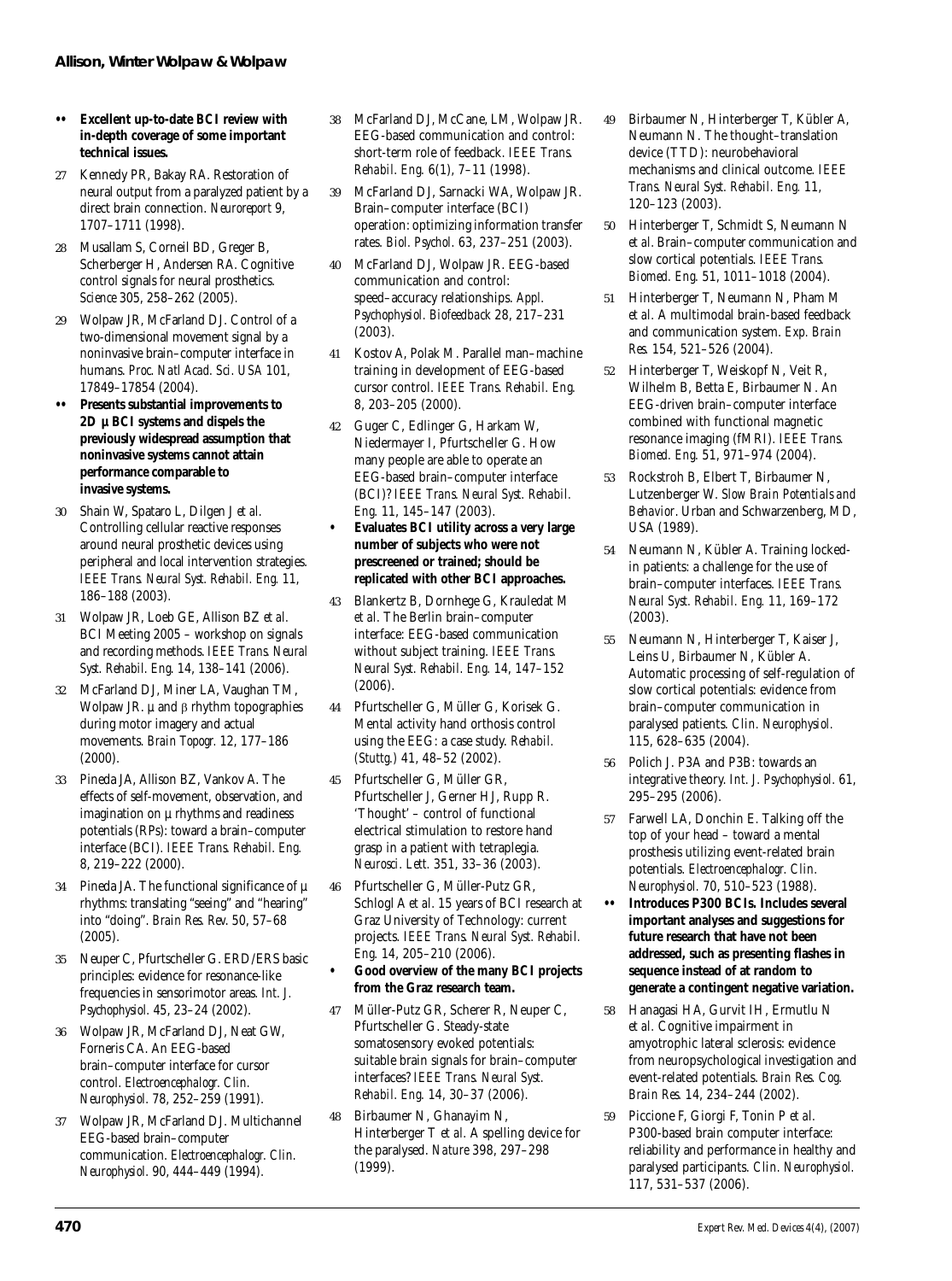- 60 Sellers EW, Donchin E. A P300-based brain–computer interface: initial tests by ALS patients. *Clin. Neurophysiol.* 117, 538–548 (2006).
- 61 Vaughan TM, McFarland DJ, Schalk G *et al.* The Wadsworth BCI research and development program: at home with BCI. *IEEE Trans. Neural Syst. Rehabil. Eng.* 14, 229–233 (2006).
- 62 Allison BZ, Kadner A, Moore MM. A sequential P3 BCI for visually impaired users*. Cog. Neurosci. Soc.* Poster presented at: *12th Annual Cognitive Neuroscience Society Society Conference.* April 9, NY, USA 2005.
- 63 Regan D. *Human Brain Electrophysiology*. Elsevier, NY, USA (1989).
- 64 Müller MM, Malinowski P, Gruber T, Hillyard SA. Sustained division of the attentional spotlight. *Nature* 424, 309–312 (2003).
- 65 Vidal JJ. Real-time detection of brain events in EEG. *Proc. IEEE* 65, 633–641 (1977).
- 66 Sutter E. The brain response interface: communication through visually-induced electrical brain responses. *J. Microcomp. Appl.* 15, 31–45 (1992).
- **Early paper describing a BCI dependent on gaze direction that provides excellent information throughput and includes several innovations, including a menuing system that users can customize, wireless infrared control, µ-sequence encoding in BCIs, an epidurally implanted electrode and amyotrophic lateral sclerosis patient validation.**
- Middendorf M, McMillan G, Calhoun G, Jones KS. Brain–computer interfaces based on the steady-state visual-evoked response. *IEEE Trans. Rehabil. Eng.* 8, 211–214 (2000).
- 68 Gao X, Xu D, Cheng M, Gao S. A BCI-based environmental controller for the motion-disabled. *IEEE Trans. Neural Syst. Rehabil. Eng.* 11, 137–140 (2003).
- 69 Kelly SP, Lalor EC, Reilly RB, Foxe JJ. Visual spatial attention tracking using high-density SSVEP data for independent brain–computer communication. *IEEE Trans. Neural Syst. Rehabil. Eng.* 13, 172–178 (2005).
- 70 Müller-Putz GR, Scherer R, Brauneis C, Pfurtscheller G. Steady-state visual evoked potential (SSVEP)-based communication: impact of harmonic frequency components. *J. Neural Eng.* 2, 123–130 (2005).
- 71 Müller-Putz GR, Scherer R, Pfurtscheller G, Rupp R. Brain–computer interfaces for control of neuroprostheses: from synchronous to asynchronous mode of operation. *Biomedizinische Technik.* 51, 57–63 (2006).
- 72 Picton TW, John MS, Dimitrijevic A, Purcell D. Human auditory steady-state responses. *Int. J. Audiol.* 42, 177–219 (2003).
- 73 Talsma D, Doty TJ, Strowd R, Woldorff MG. Attentional capacity for processing concurrent stimuli is larger across sensory modalities than within a modality. *Psychophysiology* 43, 541–549 (2006).
- Keirn ZA, Aunon JI. A new mode of communication between man and his surroundings. *IEEE Trans. Biomed. Eng.* 37, 1209–1214 (1990).
- 75 Obermaier B, Neuper C, Guger C, Pfurtscheller G. Information transfer rate in a five-classes brain–computer interface. *IEEE Trans. Neural Syst. Rehabil. Eng.* 9, 283–288 (2001).
- 76 Curran E, Sykacek P, Stokes M *et al.* Cognitive tasks for driving a braincomputer interfacing system: a pilot study. *IEEE Trans. Neural Syst. Rehabil. Eng.* 12, 48–54 (2004).
- 77 Millan JD, Renkens F, Mourino J, Gerstner W. Noninvasive brain-actuated control of a mobile robot by human EEG. *IEEE Trans. Biomed. Eng.* 51, 1026–1033 (2004).
- 78 Levine SP, Huggins JE, BeMent SL *et al.* A direct brain interface based on eventrelated potentials. *IEEE Trans. Neural Syst. Rehabil. Eng.* 8, 180–185 (2000).
- 79 Pesaran B, Musallam S, Andersen RA. Cognitive neural prosthetics. *Curr. Biol.* 16, R77–R80 (2006).
- 80 Chapin JK, Moxon KA, Markowitz RS, Nicolelis MAL. Real-time control of a robot arm using simultaneously recorded neurons in the motor cortex. *Nature Neurosci.* 2, 664–670 (1999).
- Taylor DM, Tillery SI, Schwartz AB. Direct cortical control of 3D neuroprosthetic devices. *Science* 296, 1829–1832 (2002).
- 82 Wessberg J, Stambaugh CR, Kralik JD *et al.* Real-time prediction of hand trajectory by ensembles of cortical neurons in primates. *Nature* 408, 361–365 (2000).
- 83 Serruya MD, Hatsopoulos NG, Paninski L, Fellows MR, Donoghue JP. Instant neural control of a movement signal. *Nature* 416, 141–142 (2002).
- 84 Carmena JM, Lebedev MA, Crist RE *et al.* Learning to control a brain–machine interface for reaching and grasping by primates. *PLoS Biol.* 1, E42 (2003).
- 85 Bayliss JD, Ballard DH. A virtual reality testbed for brain–computer interface research. *IEEE Trans. Rehabil. Eng.* 8, 188–190 (2000).
- 86 Serby H, Yom-Tov E, Inbar GF. An improved P300-based brain–computer interface. *IEEE Trans. Neural Syst. Rehabil. Eng.* 13, 89–98 (2005).
- 87 Garrett D, Peterson DA, Anderson CW, Thaut MH. Comparison of linear, nonlinear, and feature selection methods for EEG signal classification. *IEEE Trans. Neural Syst. Rehabil. Eng.* 11, 141–144 (2003).
- 88 Müller KR, Anderson CW, Birch GE. Linear and nonlinear methods for brain–computer interfaces. *IEEE Trans. Neural Syst. Rehabil. Eng.* 11, 165–169 (2003).
- 89 Kaper M, Meinicke P, Grossekathoefer U, Lingner T, Ritter H. BCI competition 2003 – data set IIb, support vector machines for the P300 speller paradigm. *IEEE Trans. Biomed. Eng.* 51, 1073–1076 (2004).
- 90 McFarland DJ, Anderson CW, Müller KR, Schlogl A, Krusienski DJ. BCI meeting 2005 – workshop on BCI signal processing, feature extraction and translation*. IEEE Trans. Neural Syst. Rehabil. Eng.* 14, 135–138 (2006).
- 91 Trejo LJ, Rosipal R, Matthews B. Brain–computer interfaces for 1-D and 2-D cursor control: designs using volitional control of the EEG spectrum or steady-state visual evoked potentials. *IEEE Trans. Neural Syst. Rehabil. Eng.* 14, 225–229 (2006).
- 92 Scherer R, Müller GR, Neuper C, Graimann B, Pfurtscheller G. An asynchronously controlled EEG-based virtual keyboard: improvement of the spelling rate. *IEEE Trans. Biomed. Eng.* 51, 979–984 (2004).
- 93 Kaiser J, Kübler A, Hinterberger T, Neumann N, Birbaumer N. A noninvasive communication device for the paralyzed. *Min. Invasive Neurosurg.* 45, 19–23 (2002).
- 94 Karim AA, Hinterberger T, Richter J *et al.* Neural internet: web surfing with brain potentials for the completely paralyzed. *Neurorehabil. Neural Repair* 20, 508–515 (2006).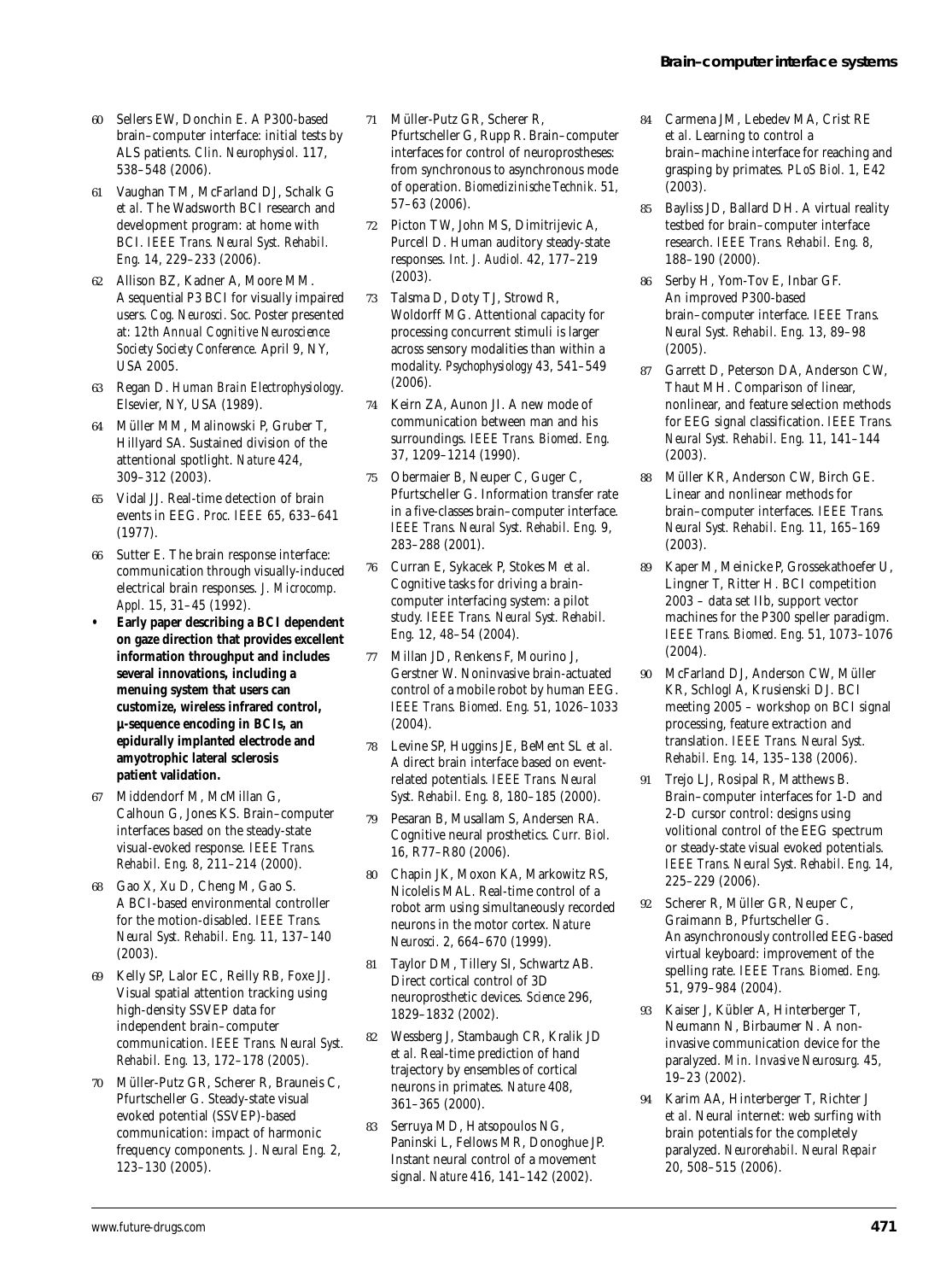- 95 Surdilovic T, Zhang YQ. Convenient intelligent cursor control web systems for Internet users with severe motorimpairments. *Int. J. Med. Informat.* 75, 86–100 (2006).
- 96 Birch GE, Mason SG, Borisoff JF. Current trends in brain–computer interface research at the Neil Squire Foundation. *IEEE Trans. Neural Syst. Rehabil. Eng.* 11, 123–126 (2003).
- 97 Pineda JA, Silverman DS, Vankov A, Hestenes J. Learning to control brain rhythms: making a brain–computer interface possible. *IEEE Trans. Neural Syst. Rehabil. Eng.* 11, 181–184 (2003).
- 98 Lalor EC, Kelly SP, Finucane C *et al.* Steady-state VEP-based brain–computer interface control in an immersive 3D gaming environment*. Eur. J. Appl. Signal Proc.* 19, 3156–3164 (2005).
- 99 Pham M, Hinterberger T, Neumann N *et al.* An auditory brain–computer interface based on the self-regulation of slow cortical potentials. *Neurorehabil. Neural Repair* 19, 206–218 (2005).
- 100 Nijboer F, Furdea A, Gunst I *et al.* An auditory brain–computer interface (BCI). *J. Neurosci. Meth.* DOI: 0.1016/j.jneumeth.2007.02.009 (2007) (Epub ahead of print).
- 101 Borisoff JF, Mason SG, Birch GE. Brain interface research for asynchronous control applications. *IEEE Trans. Neural Syst. Rehabil. Eng.* 14, 160–164 (2006).
- 102 Müller-Putz GR, Scherer R, Pfurtscheller G, Rupp R. EEG-based neuroprosthesis control: a step towards clinical practice. *Neurosci. Lett.* 382, 169–174 (2005).
- 103 Kennedy P, Andreasen D, Ehirim P *et al.* Using human extra-cortical local field potentials to control a switch. *J. Neural Eng.* 1, 72–77 (2004).
- 104 Popovic MB. Control of neural prostheses for grasping and reaching. *Med. Eng. Phys.* 25, 41–50 (2003).
- 105 Cincotti F, Bianchi L, Birch G *et al.* BCI meeting 2005 – workshop on technology: hardware and software. *IEEE Trans. Neural Syst. Rehabil. Eng.* 14, 128–131 (2006).
- 106 Bianchi L, Babiloni F, Cincotti F, Arrivas M, Bollero P, Marciani MG. Developing wearable bio-feedback systems: a general-purpose platform. *IEEE Trans. Neural Syst. Rehabil. Eng.* 11, 117–119 (2003).
- 107 Krausz G, Scherer R, Korisek G, Pfurtscheller G. Critical decision-speed and information transfer in the "Graz

brain–computer interface". *Appl. Psychophysiol. Biofeedback* 28, 233–240 (2003).

- 108 Moore MM. Real-world applications for brain–computer interface technology. *IEEE Trans. Neural Syst. Rehabil. Eng.* 11, 162–165 (2003).
- 109 Allison BZ, Pineda JA. Effects of SOA and flash pattern manipulations on ERPs, performance, and preference, implications for a BCI system*. Int. J. Psychophysiol.* 59, 127–140 (2006).
- 110 Sellers EW, Krusienski DJ, McFarland DJ, Vaughan TM, Wolpaw JR. A P300 eventrelated potential brain-computer interface (BCI): the effects of matrix size and inter stimulus interval on performance. *Biol. Psychol.* 73, 242–252 (2006).
- 111 Parra LC, Spence CD, Gerson AD, Sajda P. Response error correction – a demonstration of improved human–machine performance using realtime EEG monitoring. *IEEE Trans. Neural Syst. Rehabil. Eng.* 11, 173–177 (2003).
- 112 Bayliss JD. Use of the evoked potential P3 component for control in a virtual apartment. *IEEE Trans. Neural Syst. Rehabil. Eng.* 11, 113–116 (2003).
- 113 Buttfield A, Ferrez PW, Millan JD. Towards a robust BCI: error potentials and online learning. *IEEE Trans. Neural Syst. Rehabil. Eng.* 14, 164–168 (2006).
- 114 Schalk G, Wolpaw JR, McFarland DJ, Pfurtscheller G. EEG-based communication: presence of an error potential. *Clin. Neurophysiol.* 111, 2138–2144 (2000).
- 115 Allison BZ, Pineda JA. ERPs evoked by different matrix sizes: implications for a brain computer interface (BCI) system. *IEEE Trans. Neural Syst. Rehabil. Eng.* 11, 110–113 (2003).
- 116 Miner LA, McFarland DJ, Wolpaw JR. Answering questions with an electroencephalogram-based brain–computer interface. *Arch. Phys. Med. Rehabil.* 79, 1029–1033 (1998).
- 117 Schalk G, McFarland DJ, Hinterberger T, Birbaumer N, Wolpaw JR. BCI2000: a general-purpose brain–computer interface (BCI) system. *IEEE Trans. Biomed. Eng.* 51, 1034–1043 (2004).
- **•• Presents BCI2000, the most widespread platform for BCI research.**
- 118 Prinzel LJ, Freeman FG, Scerbo MW, Mikulka PJ, Pope AT. Effects of a psychophysiological system for adaptive automation on performance, workload, and the event-related potential P300 component. *Hum. Factors* 45, 601–613 (2003).
- 119 St John M, Kobus DA, Morrison JG, Schmorrow D. Overview of the DARPA augmented cognition technical integration experiment*. Int. J. Human–Comp. Interact.* 17, 131–149  $(2004)$ .
- 120 Bibbs MB, Hirshkowitz M. Sleep stage scoring in the adult population. *Respir. Care Clin. N. Am.* 11, 691–707 (2005).
- 121 Westbrook PR, Levendowski DJ, Cvetinovic M *et al.* Description and validation of the apnea risk evaluation system: a novel method to diagnose sleep apnea-hypopnea in the home. *Chest* 128,  $2166 - 2175$  (2005).
- 122 Lehmann A, Thaler E, Boldt J. Is measuring the depth of anesthesia sensible? An overview on the currently available monitoring systems. *Anasthesiol. Intensivmedizin Notfallmedizin Schmerztherapie* 36, 683–692 (2001).
- 123 John ER. From synchronous neuronal discharges to subjective awareness? *Prog. Brain Res.* 150, 143–171 (2005).
- 124 Farwell LA, Smith SS. Using brain MERMER testing to detect knowledge despite efforts to conceal. *J. Foren. Sci.* 46, 135–143 (2001).
- 125 Langleben DD, Loughead JW, Bilker WB *et al.* Telling truth from lie in individual subjects with fast event-related fMRI. *Hum. Brain Mapp.* 26, 262–272 (2005).
- 126 Gerson AD, Parra LC, Sajda P. Cortically coupled computer vision for rapid image search. *IEEE Trans. Neural Syst. Rehabil. Eng.* 14, 174–179 (2006).
- 127 Talwar SK, Xu SH, Hawley ES, Weiss SA, Moxon KA, Chapin JK. Behavioural neuroscience: rat navigation guided by remote control – free animals can be 'virtually' trained by microstimulating key areas of their brains. *Nature* 417, 37–38 (2002).
- 128 Danilov Y, Tyler M. Brainport: an alternative input to the brain. *J. Integr. Neurosci.* 4, 537–550 (2005).
- 129 Dowling J. Artificial human vision. *Exp. Rev. Med. Devices* 2, 73–85 (2005).
- 130 Allison BZ. *P3 or not P3: Toward a Better P300 BCI*. PhD Thesis. University of California, CA, USA (2003).
- **Includes a thorough review, with extensive commentary based on cognitive science topics and future directions.**
- 131 Mason SG, Jackson MM, Birch GE. A general framework for characterizing studies of brain interface technology. *Ann. Biomed. Eng.* 33, 1653–1670 (2005).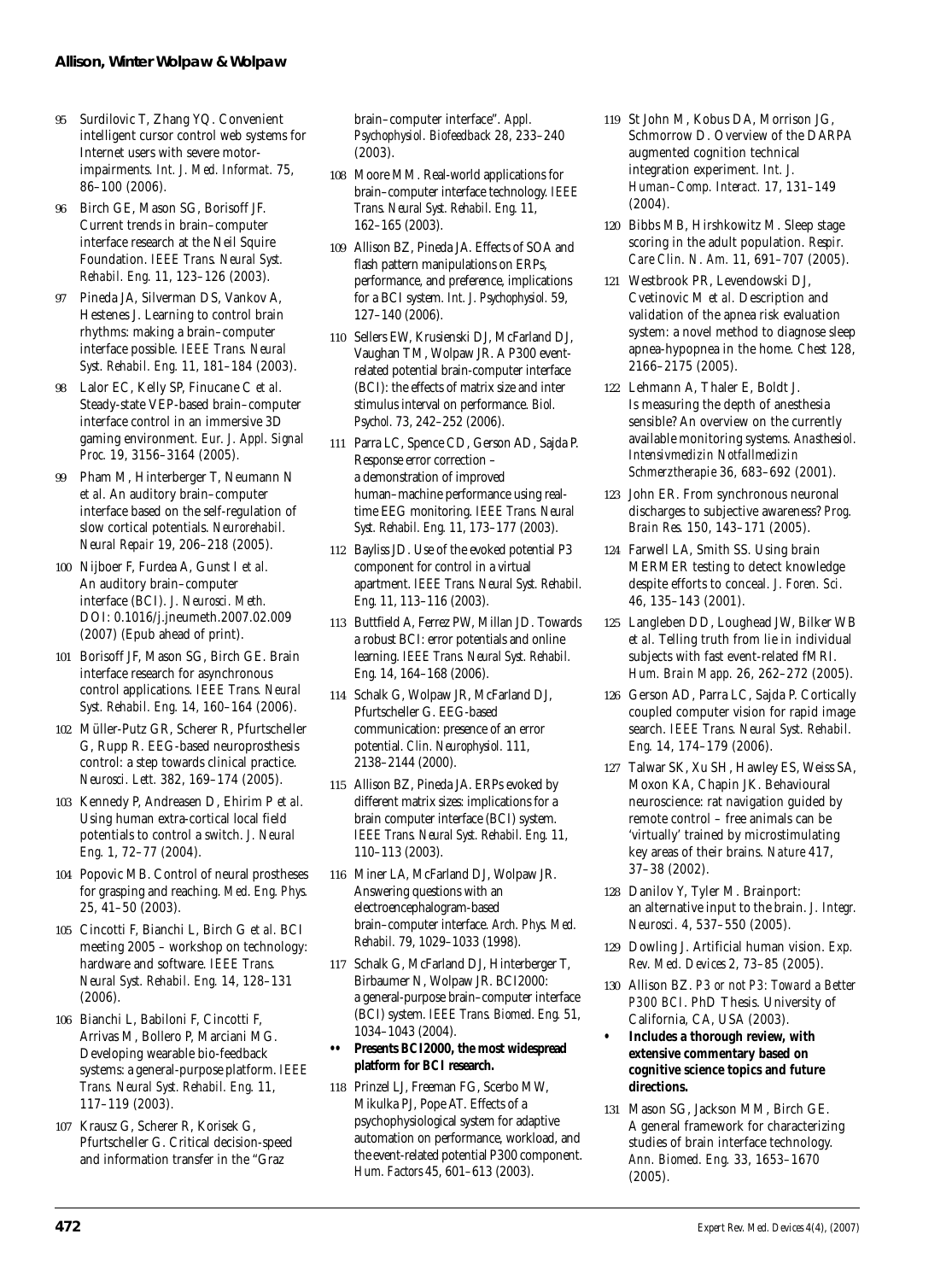- 132 Nasman VT, Calhoun GL, McMillan GR. Brain-actuated control and HMD's. In: *Head Mounted Displays: Designing For the User*. Melzer JE, Moffitt K (Eds). McGraw Hill, NY, USA 285–312 (1997).
- 133 Makeig S, Enghoff S, Jung TP, Sejnowski TJ. A natural basis for efficient brain-actuated control. *IEEE Trans. Rehabil. Eng.* 8, 208–211 (2000).
- 134 McFarland DJ, Sarnacki WA, Vaughan TM, Wolpaw JR. Brain–computer interface (BCI) operation: signal and noise during early training sessions. *Clin. Neurophysiol.* 116, 56–62 (2005).
- 135 Fatourechi M, Bashashati A, Birch GE, Ward RK. Automatic user customization for improving the performance of a selfpaced brain interface system. *Med. Biol. Eng. Comp.* 44, 1093–1104 (2006).
- 136 Kaiser J, Perelmouter J, Iversen IH *et al.* Self-initiation of EEG-based communication in paralyzed patients. *Clin. Neurophysiol.* 112, 551–554 (2001).
- 137 Shiffrin RM, Schneider W. Automatic and controlled processing revisited. *Psychol. Rev.* 91, 269–276 (1998).
- 138 Willingham DB, Salidis J, Gabrieli JDE. Direct comparison of neural systems mediating conscious and unconscious skill learning. *J. Neurophysiol.* 88, 1451–1460 (2002).
- 139 Wilhelm B, Jordan M, Birbaumer N. Communication in locked-in syndrome: effects of imagery on salivary pH. *Neurology* 67, 534–535 (2006).
- 140 Kübler A, Neumann N. Brain–computer interfaces – the key for the conscious brain locked into a paralyzed body. *Prog. Brain Res.* 150, 513–525 (2005).
- 141 Wang Y, Wang RP, Gao XR, Hong B, Gao SK. A practical VEP-based brain–computer interface. *IEEE Trans. Neural Syst. Rehabil. Eng.* 14, 234–239 (2006).
- 142 Robbins RA, Simmons Z, Bremer BA, Walsh SM, Fischer S. Quality of life in ALS is maintained as physical function declines. *Neurology* 56, 442–444 (2001).
- 143 Lule D, Kurt A, Jurgens R *et al.* Emotional responding in amyotrophic lateral sclerosis. *J. Neurol.* 252, 1517–1524 (2005).
- 144 Müller GR, Neuper C, Pfurtscheller G. Implementation of a telemonitoring system for the control of an EEG-based brain–computer interface. *IEEE Trans. Neural Syst. Rehabil. Eng.* 11, 54–59 (2003).
- 145 Kübler A, Mushahwar VK, Hochberg LR, Donoghue JP. BCI meeting 2005 – workshop on clinical issues and applications. *IEEE Trans. Neural Syst. Rehabil. Eng.* 14, 131–134 (2006).
- 146 Neuper C, Scherer R, Reiner M, Pfurtscheller G. Imagery of motor actions: differential effects of kinesthetic and visual-motor mode of imagery in singletrial EEG. *Brain Res. Cogn. Brain Res.* 25, 668–677 (2005).
- **Highlights the importance of subject strategy in BCIs. Providing unambiguous instructions to patients could facilitate training.**
- 147 Kennedy P. Comparing electrodes for use as cortical control signals: tiny tines, tiny wires or tiny cones on wires: which is best? In*: The Biomedical Handbook (3rd Edition)*. Braziano J (Ed.). CRC Press LLC, FL, USA (2006).
- 148 Delorme A, Makeig S. EEG changes accompanying learned regulation of 12- Hz EEG activity. *IEEE Trans. Neural Syst. Rehabil. Eng.* 11, 133–137 (2003).
- 149 Hinterberger T, Birbaumer N, Flor H. Assessment of cognitive function and communication ability in a completely locked-in patient. *Neurology* 64, 1307–1308 (2005).
- 150 Hinterberger T, Veit R, Wilhelm B, Weiskopf N, Vatine JJ, Birbaumer N. Neuronal mechanisms underlying control of a brain–computer interface. *Eur. J. Neurosci.* 21, 3169–3181 (2005).
- 151 Kübler A, Nijboer F, Mellinger J *et al.* Patients with ALS can use sensorimotor rhythms to operate a brain–computer interface. *Neurology* 64, 1775–1777 (2005).
- 152 Goncharova II, McFarland DJ, Vaughan TM, Wolpaw JR. EMG contamination of EEG: spectral and topographical characteristics. *Clin. Neurophysiol.* 114, 1580–1593 (2003).
- 153 Fonseca C, Cunha JPS, Martins RE *et al.* A novel dry active electrode for EEG recording. *IEEE Trans. Biomed. Eng.* 54, 162–165 (2007).
- 154 Trejo LJ. Development of a hybrid EEG sensor for brain-computer interfaces. Presented at: *International Workshop on Brain–Computer Interface Technology, HCI*. July 22–27, Beijing, People's Republic of China 2007.
- 155 Blankertz B, Müller KR, Curio G *et al.* The BCI competition 2003: progress and perspectives in detection and discrimination of EEG single trials. *IEEE Trans. Biomed. Eng.* 51, 1044–1051 (2004).
- **•• The first BCI data analysis competition. These competitions have since resulted in many papers and encouraged new researchers and directions.**
- 156 Blankertz B, Müller KR, Krusienski DJ *et al.* The BCI competition III: validating alternative approaches to actual BCI problems. *IEEE Trans. Neural Syst. Rehabil. Eng.* 14, 153–159 (2006).
- 157 Yordanova J, Kolev V, Polich J. P300 and α event-related desynchronization (ERD). *Psychophysiology* 38, 143–152 (2001).
- 158 Fu KMG, Foxe JJ, Murray MM, Higgins BA, Javitt DC, Schroeder CE. Attention-dependent suppression of distracter visual input can be crossmodally cued as indexed by anticipatory parieto-occipital α-band oscillations. *Cogn. Brain Res.* 12, 145–152 (2001).
- 159 Tanaka K, Matsunaga K, Wang HO. Electroencephalogram-based control of an electric wheelchair. *IEEE Trans. Robotics Automation* 21, 762–766 (2005).
- 160 Starner TE. Wearable computing for the developing world. *IEEE Pervas. Comp.* 4, 87–91 (2005).
- 161 Tregoubov M, Birbaumer N. On the building of binary spelling interfaces for augmentative communication. *IEEE Trans. Biomed. Eng.* 52, 300–305 (2005).
- 162 Wills SA, MacKay DJC. DASHER an efficient writing system for braincomputer interfaces? *IEEE Trans. Neural Syst. Rehabil. Eng.* 14, 244–246 (2006).
- 163 Pfurtscheller G, Neuper C. Future prospects of ERD/ERS in the context of brain–computer interface (BCI) developments. *Prog. Brain Res.* 159, 433–437 (2006).
- 164 Dobkin BH. Brain–computer interface technology as a tool to augment plasticity and outcomes for neurological rehabilitation. *J. Physiol.* 579(Pt 3), 637–642 (2007).
- 165 Tecchio F, Porcaro C, Barbati G, Zappasodi F. Functional source separation and hand cortical representation for a brain–computer interface feature extraction. *J. Physiol.* 580(Pt 3), 703–721 (2007).
- 166 Zhou J, Yao J, Deng J, Dewald J. EEG-based discrimination of elbow/shoulder torques using brain computer interface algorithms: implications for rehabilitation. *Conf. Proc. IEEE Eng. Med. Biol. Soc.* 4, 4134–4137 (2005).